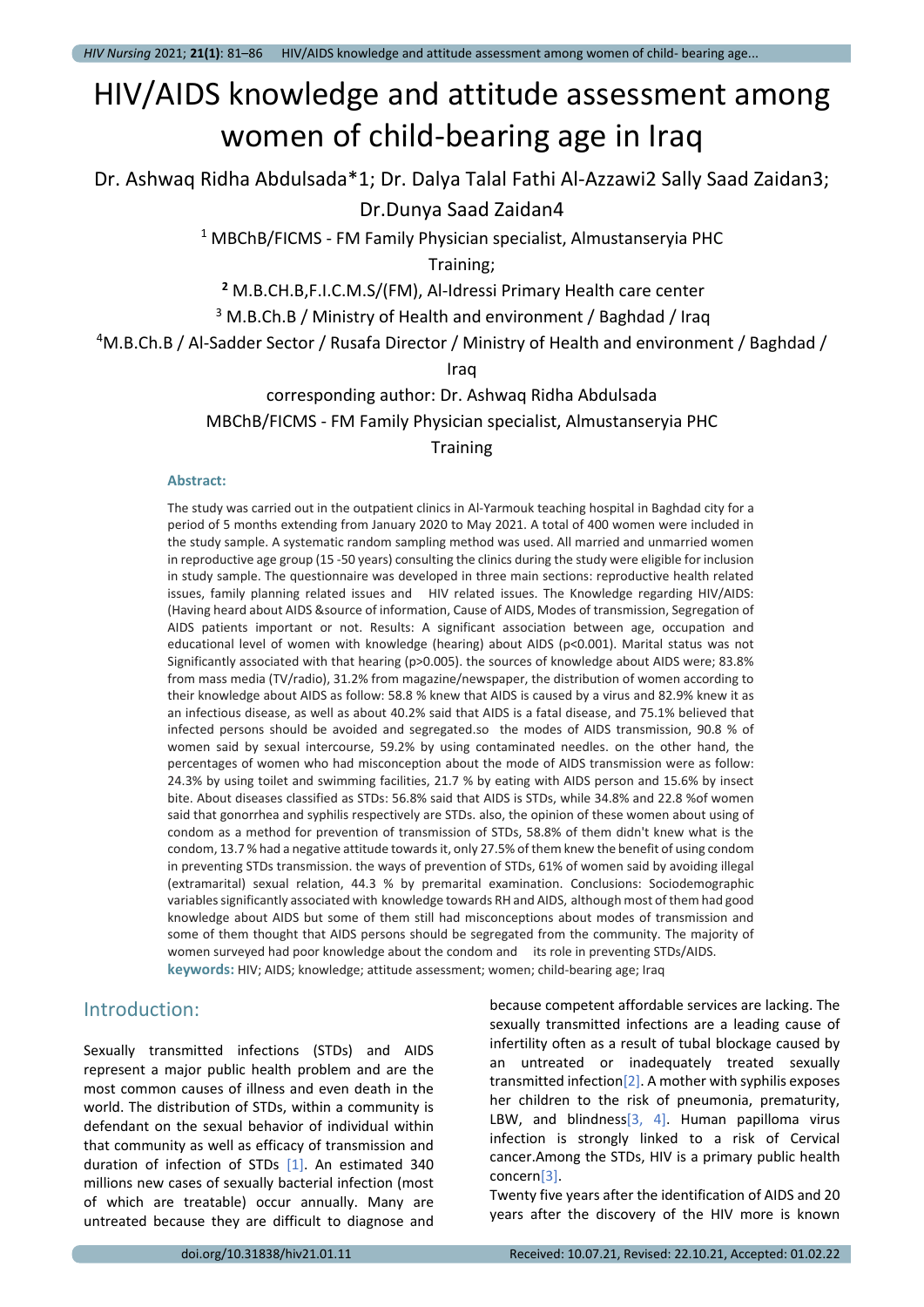about the virus and the natural history of the disease and progress has been made toward control of HIV\AIDS The incidence is declining in most developed countries and several developing countries including Thailand and Cambodia have been successful in slowing the spread of HIV. HIV can be transmitted only through exposure to infected blood or genital secretion and vertically from mother to infant. Blood transfusion and blood product were a major mode of transmission early in the epidemic but with implementation of blood donation screening and the treating of blood product in many countries blood donation is no longer account for a major portion of infection $[1]$ . the essential to assess the knowledge and attitude of the Iraqi women population concerning different issues related to RH and AIDS. This will then enable us to implement appropriate programs to improve the RH of women and fight the spread of HIV infection. Therefore, the aim of current study was to determine and assess the knowledge and attitude towards reproductive health and HIV\AIDS among women at the reproductive age attending the outpatient clinics of Al-Yarmouk teaching hospital in Baghdad.

## Subjects and methods

The study was carried out in the outpatient clinics in Al-Yarmuk teaching hospital for a period of 5 months extending from the first of January 2020 to the May 2021.A descriptive cross sectional study was used to assess the general knowledge of the women regarding different aspects of reproductive health, and assess the effect of certain demographic factors on this knowledge .A special attention was paid to the issues related to HIV infection, A total of 400 women were included in the study sample .A systematic random sampling method was used. All married and unmarried women in

reproductive age group (15 -50 years) consulting the clinics during the study were eligible for inclusion in study sample.

Data were collected through a direct interview after obtaining a consent from each woman for participation in the study. The interview was conducted by the investigator using an interview questionnaire form designed by the investigator, The questionnaire was developed in three main sections: reproductive health related issues, family planning related issues and HIV related issues. Variables regarding women character like age, marital status (married and unmarried) , For married women data requested included age at marriage, number of pregnancies and number of live children.

The Knowledge regarding HIV/AIDS: (Having heard about AIDS &source of information, Cause of AIDS, Modes of transmission, Segregation of AIDS patients important or not.

**Statistical analysis:** was done using SPSS V13.Frequency distribution for selected variable was done first. The statistical significance of difference in mean of a quantitative variable assumes to be normally distributed between two groups was assist by independent sample t- test while between more than two groups ANOVA test was used. The statistical significance of association between two categorist variables was assisted by chi- square test  $(X^{2)}$ . P value <0.05 level of significant was considered statistically significant.

#### **Results**

A significant association between age, occupation and educational level of women with knowledge (hearing) about AIDS (p<0.001). Marital status was not

Significantly associated with that hearing (p>0.005). These finding are shown in table 1.

| Table 1: Association of sociodemographic characteristic with knowledge (hearing) about AIDS. |                             |                           |               |                |
|----------------------------------------------------------------------------------------------|-----------------------------|---------------------------|---------------|----------------|
| Sociodemographic variable                                                                    | <b>Total</b><br>interviewed | <b>Hearing about AIDS</b> |               | <b>P-Value</b> |
|                                                                                              | No.                         | No.                       | $\frac{9}{6}$ |                |
| Age (years)                                                                                  |                             |                           |               | < 0.001        |
| $20$                                                                                         | 27                          | 15                        | 55.6          |                |
| $20 - 29$                                                                                    | 114                         | 104                       | 91.2          |                |
| 30-39                                                                                        | 126                         | 114                       | 90.5          |                |
| 40-49                                                                                        | 133                         | 113                       | 85.0          |                |
| <b>Marital status</b>                                                                        |                             |                           |               | $0.65^{[NS]}$  |
| unmarried                                                                                    | 91                          | 80                        | 87.9          |                |
| married                                                                                      | 309                         | 266                       | 86.1          |                |
| <b>Occupation</b>                                                                            |                             |                           |               | < 0.001        |
| Housewife                                                                                    | 228                         | 178                       | 78.1          |                |
| student                                                                                      | 23                          | 22                        | 95.7          |                |
| working                                                                                      | 149                         | 146                       | 98.0          |                |
| <b>Educational level</b>                                                                     |                             |                           |               | < 0.001        |
| Illiterate                                                                                   | 45                          | 25                        | 56.8          |                |
| Read and writes /primary school                                                              | 97                          | 75                        | 77.3          |                |
| Intermediate/secondary school                                                                | 112                         | 104                       | 92.9          |                |
| Higher education (Institution / college)                                                     | 146                         | 142                       | 96.6          |                |

Table 2 shows that the sources of knowledge about AIDS were; 83.8% from mass media (TV/radio), 31.2% from magazine/newspaper, 18.5 %

from relatives or friends and only 9.5 % of women said that the PHCC was the source of knowledge and 6.4%from hospital.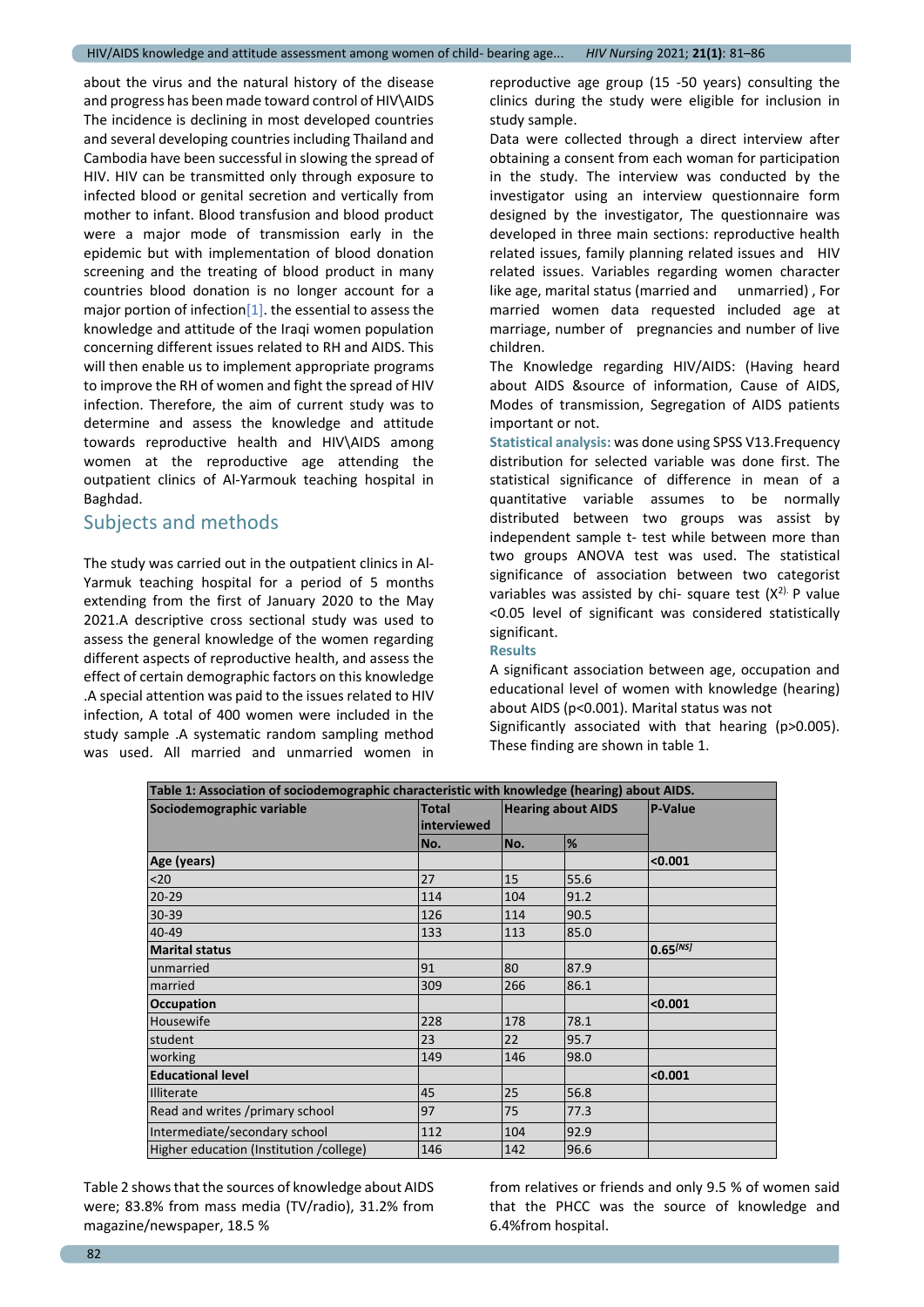| Table 2: Distribution of women according to their source of knowledge about AIDS. |     |      |  |
|-----------------------------------------------------------------------------------|-----|------|--|
| Source of knowledge about AIDS                                                    | No. |      |  |
| Mass media (TV and radio)                                                         | 290 | 83.8 |  |
| Magazine and newspaper                                                            | 108 | 31.2 |  |
| Relatives or friends                                                              | 64  | 18.5 |  |
| <b>PHCC</b>                                                                       | 33  | 9.5  |  |
| Hospital                                                                          | 22  | 6.4  |  |
| <b>Others</b>                                                                     |     |      |  |

Table 3 shows the distribution of women according to their knowledge about AIDS as follow: 58.8 % knew that AIDS is caused by a virus, 82.9% knew it as an infectious disease, 81.2% knew that they can protect themselves from infection with AIDS, 40.2%

said that AIDS is a fatal disease, and 75.1% believed that infected persons should be avoided and segregated.

| Table 3: Distribution of women according to their general knowledge about AIDS. |                |      |  |
|---------------------------------------------------------------------------------|----------------|------|--|
| Variable                                                                        | No.            | %    |  |
| <b>Cause of AIDS</b>                                                            |                |      |  |
| <b>Virus</b>                                                                    | 203            | 58.8 |  |
| <b>Bacteria</b>                                                                 | $\overline{8}$ | 2.3  |  |
| <b>Fungus</b>                                                                   | 6              | 1.7  |  |
| Unknown                                                                         | 5              | 1.4  |  |
| Don't know                                                                      | 123            | 35.6 |  |
| Others                                                                          | $\mathbf{1}$   | 0.3  |  |
| <b>Total heard about AIDS</b>                                                   | 346            | 100  |  |
|                                                                                 |                |      |  |
| Classification of AIDS (what type of disease)                                   |                |      |  |
| Infectious disease                                                              | 287            | 82.9 |  |
| Cancer                                                                          | 11             | 3.2  |  |
| Others                                                                          | 48             | 13.9 |  |
| <b>Total heard about AIDS</b>                                                   | 346            | 100  |  |
|                                                                                 |                |      |  |
| Opinion regarding the possibility of protection from AIDS                       |                |      |  |
| Negative                                                                        | 13             | 3.8  |  |
| Positive                                                                        | 281            | 81.2 |  |
| Don't know                                                                      | 52             | 15.0 |  |
| Total heard about AIDS                                                          | 346            | 100  |  |
| Is death from AIDS inevitable                                                   |                |      |  |
| Negative                                                                        | 98             | 28.3 |  |
| Positive                                                                        | 139            | 40.2 |  |
| Don't know                                                                      | 109            | 31.5 |  |
| Total heard about AIDS                                                          | 346            | 100  |  |
| Opinion regarding the need for isolating AIDS person from the community         |                |      |  |
| <b>Negative</b>                                                                 | 34             | 9.8  |  |
| Positive                                                                        | 260            | 75.2 |  |
| Don't know                                                                      | 52             | 15.0 |  |
| <b>Total heard about AIDS</b>                                                   | 346            | 100  |  |

Concerning the knowledge about the modes of AIDS transmission, 90.8 % of women said by sexual intercourse, 59.2% by using contaminated needles, 40.2 % from mother to fetus and only 16.8% of them said by breast feeding. Those all are correct answer. On the

other hand, the percentages of women who had misconception about the mode of AIDS transmission were as follow: 24.3% by using toilet and swimming facilities, 21.7 % by eating with AIDS person and 15.6% by insect bite. These finding are shown in Table 4.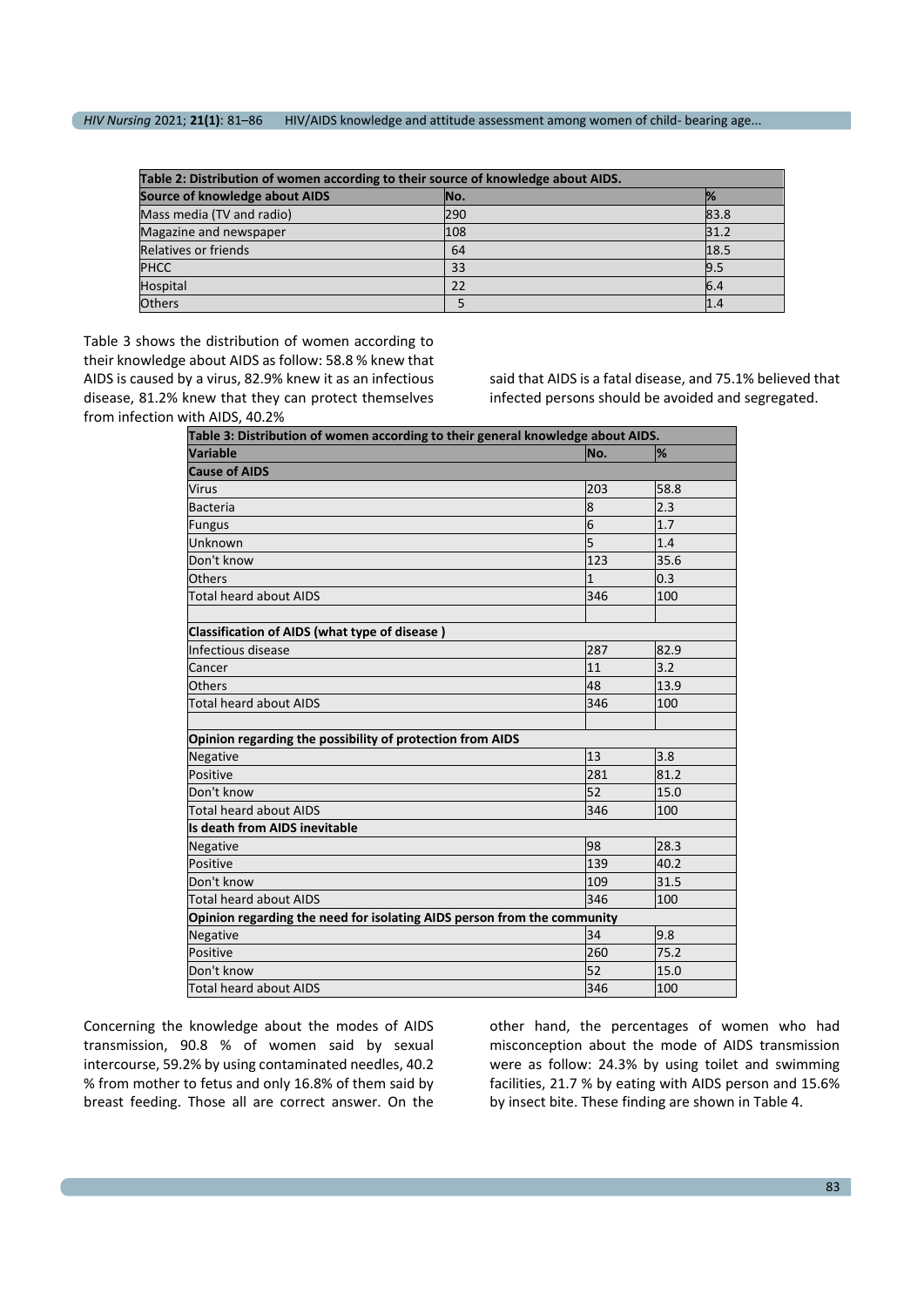| Table 4: Distribution of women according to their knowledge about the modes of AIDS transmission. |     |               |  |
|---------------------------------------------------------------------------------------------------|-----|---------------|--|
| Knowledge about modes of AIDS transmission                                                        | No. | $\frac{1}{2}$ |  |
| <b>Correct knowledge</b>                                                                          |     |               |  |
| Sexual relation with AIDS infected person                                                         | 314 | 90.8          |  |
| Using contaminated needles                                                                        | 205 | 59.2          |  |
| From mother to fetus (in utero)                                                                   | 139 | 40.2          |  |
| From mother to child by breast feeding                                                            | 58  | 16.8          |  |
| <b>Misconcepts</b>                                                                                |     |               |  |
| Using toilets and swimming facilities                                                             | 84  | 24.3          |  |
| Eating with AIDS person                                                                           | 75  | 21.7          |  |
| Insect bite                                                                                       | 54  | 15.6          |  |
| Total                                                                                             | 340 |               |  |

Table 5 demonstrates the distribution of women according to their knowledge about diseases classified as STDs: 56.8% said that AIDS is STDs, while 34.8% and 22.8 %of women said that gonorrhea and syphilis respectively are STDs.

| Table 5: Distribution of women according to their knowledge about diseases classified as STDs. |     |      |
|------------------------------------------------------------------------------------------------|-----|------|
| Knowledge about diseases classified as STDs                                                    | No. | %    |
| Syphilis                                                                                       | 91  | 22.8 |
| Gonorrhea                                                                                      | 139 | 34.8 |
| <b>AIDS</b>                                                                                    | 227 | 56.8 |
| <b>Others</b>                                                                                  | 61  | 15.3 |
| Do not know                                                                                    | 118 | 29.5 |
| Total                                                                                          | 400 |      |

According to the opinion of these women about using of condom as a method for prevention of transmission of STDs, 58.8% of them didn't knew what is the condom, 13.7 % had a negative attitude towards it, only 27.5% of them knew the benefit of using condom in preventing STDs transmission.

Regarding knowledge about the ways of prevention of STDs, 61% of women said by avoiding illegal (extramarital) sexual relation, 44.3 % by premarital examination, 34% by health educational programs, 29.5% by periodic medical examination, 19.8% by early treatment of the disease and only 10 % by using of condom. These finding are presented in table 6.

| Table 6: Distribution of women according to their knowledge about using condoms for prevention of STDs and |     |      |  |
|------------------------------------------------------------------------------------------------------------|-----|------|--|
| opinion about the ways of prevention of STDs.                                                              |     |      |  |
| <b>Using condoms can prevent STDs</b>                                                                      | No. | $\%$ |  |
| <b>Negative</b>                                                                                            | 55  | 13.8 |  |
| Positive                                                                                                   | 110 | 27.5 |  |
| Don't know                                                                                                 | 235 | 58.8 |  |
| Total                                                                                                      | 400 | 100  |  |
| Knowledge about ways of preventing STDs                                                                    |     |      |  |
| <b>Health education programs</b>                                                                           | 136 | 34.0 |  |
| Periodic medical examination                                                                               | 118 | 29.5 |  |
| Pre-marital medical examination.                                                                           | 177 | 44.3 |  |
| Early treatment of the disease                                                                             | 79  | 19.8 |  |
| Condom use.                                                                                                | 40  | 10.0 |  |
| Avoiding extra marital relations                                                                           | 244 | 61.0 |  |

# Discussion:

The current study demonstrates that the majority (86.5%) of interviewed women had heard about AIDS. In Morocco 90.6% in Tunisia 89.6%, in Syria 76.2%, in Algeria 68.1%, in Djibouti 78.6%, in Yemen 43.8 % [4], and in Egypt 96% of women had heard about AIDS[5].

The present study shows that there was a positive association between age of interviewed women and hearing about AIDS which indicate that the younger women had less knowledge about AIDS. This result is identical with that of similar study done in India  $[6]$ . Young people are at high risk of STDs and HIV for a variety of reasons such as lack of knowledge about STDs, including  $HIV[7]$ . The current study reveals that the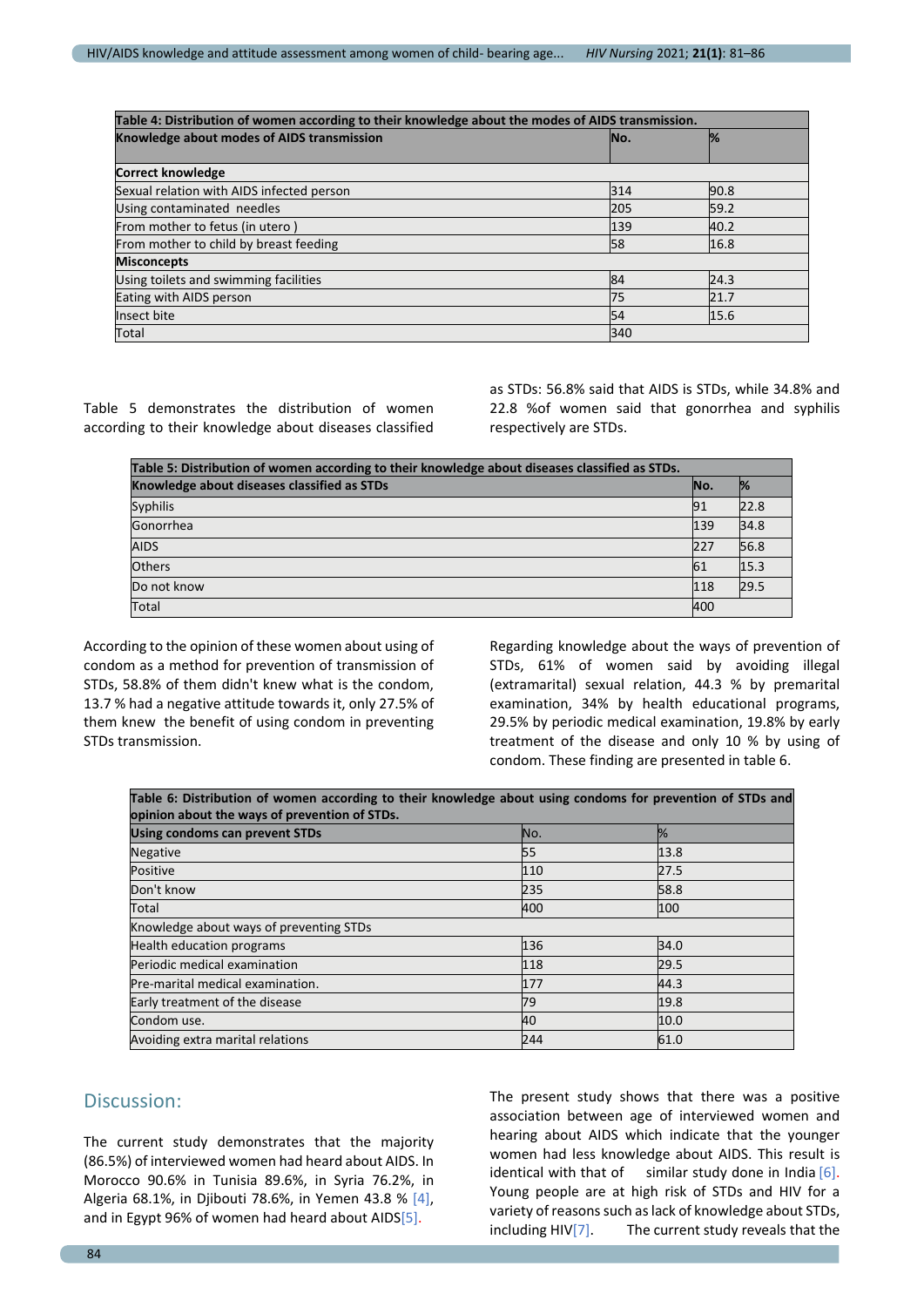rate of hearing about AIDS was significantly associated with education level and employment status. School – based sexuality education programs that have appropriate curricula, adequate time, and trained supportive instructors can help prevent HIV/AIDS and STIs[7]. The higher rate of hearing about AIDS among working women in comparison to housewives may be due to more chances of hearing and discussion of such subjects with other people in the work place.

The interviewed women generally obtained their information about AIDS through TV/Radio. This finding corresponds to the finding of other studies in Egypt [5]and Al-Yemen [8]**,** So this indicates that TV/Radio were the best channels for education about AIDS and other related issues. The minimum role played by PHCC and hospital in this regard draws attention to the importance of equipping medical staff to increase public awareness about HIV/AIDS.

The present study showed that more than half of surveyed women knew that the cause of AIDS was virus and more than 80% of them knew that AIDS is an Infectious disease. These results are compatible with the study done in Egypt[5].

More than 80% had a positive opinion regarding the possibility of protection from AIDS.

In general, these findings indicate that the majority of women had a clear knowledge about the cause and the meaning of AIDS. However, 3/4 of women believed that there is a need to segregate infected persons and to avoid them. This result is similar to that of the study carried out in Egypt  $[5]$ . These negative attitudes towards HIV/AIDS infected people can lead to an unsafe atmosphere with grave consequences for patients living with AIDS, therefore, there is a need to develop positive attitude in term of provision care and support of these patients.

In the present study, the majority of women (90%) knew that AIDS transmission occurs by sexual intercourse, 59% by using contaminated needles and 40% by transmission from mother to fetus (in utero) and only 16.8% knew that the BF is one of the modes of transmission. However, 24.3% of women considered using toilets and swimming pools as a mode of transmission, 21.7% by eating with AIDS person and 15.6% by insect bite, which are misconceptions regarding transmissions of HIV virus.

A similar study, done in Iran showed that there were misconceptions also regarding modes of transmission; 35% by insect bite, 21% by public swimming pools, and 20% by public toilets $[9]$ .

The women's knowledge about types (causes) of STDs in this study was very poor. This is comparable with the finding of the study in Egypt which showed that the majority of women had no knowledge about STDs or only superficial information[5].

In South Africa the knowledge level was high regarding causes and spread of STDs and about protection against it[10].

Women's knowledge about the use of condom as an important protective measure against STDs and AIDS was very poor and only 27.5% of them agreed with the

fact that condom is very effective method in prevention from STDs and AIDS  $[11]$ , about 13.7 % had negative ideas about it and they thought that it even increases women's infection with STDs and it harms the man.

More than half of the interviewed women knew that avoiding extramarital relations can prevent transmission of STDs and more than one third of them said, premarital examination and health education protect against it. These women lack information about the effect of using condom as a method for prevention of STDs.

The limitations encountered during the work were: some of women refused the interview, others didn't complete the answers; the security condition in Baghdad limited attending the outpatient clinics, library, internet, and the college in the correct time.

#### **Conclusions**

1- Age of women, educational level, employment status and marital status of women were the sociodemographic variables significantly associated with knowledge towards RH and AIDS.

2- The majority of interviewed women had heard about AIDS and most of them had good knowledge about the cause of it and knew that the AIDS is an infectious disease which can be prevented.

3- Although most of them had good knowledge about AIDS but some of them still had misconceptions about modes of transmission and some of them thought that AIDS persons should be segregated from the community.

4- The majority of women surveyed had poor knowledge about the condom and its role in preventing STDs/AIDS.

## References:

1. A M, C. F. sexual transmitted infection .In: Detels R, Mcerwe J, Beaglehole R, and Heizo T.Oxford Text book of Public Health . 4th edition. United States. Oxford university press.pp.1440-1480. . 2002.

2. Programme UND, Fund UNP, Bank W, et al. Longterm reversible contraception: twelve years of experience with the TCu380A and TCu220C. Contraception. 1997;56(6):341-52. [https://doi.org/10.1016/S0010-](https://doi.org/10.1016/S0010-7824(97)00186-8) [7824\(97\)00186-8.](https://doi.org/10.1016/S0010-7824(97)00186-8) 

3. Pawar D, Shaiju B, Khan F. A Study to Assess the Psychological Status, Social and Health System Support to the Women who are Undergoing Infertility Treatment. International Journal of Nursing & Midwifery Research (E-ISSN: 2455-9318). 2020;7(2):11-5.

```
https://doi.org/10.24321/2455.9318.202012.
```
4. Bhatia B, Kawar M, Shahin M. Women's Survey: The Impact of the Gulf Crisis on the Women in Iraq'. International Study Team, Health and Welfare (October 1991). 1991.

5. Mageid A, S E, M. EGMaEA. Knowledge and attitude about RH and HIV/AIDS among family planning clients. Eastern Mediterranean Health Journal, 1996. 2 (3). 459 -469 1996. [https://doi.org/10.26719/1996.2.3.459.](https://doi.org/10.26719/1996.2.3.459)

6. Gupta N, Mathur AK, Singh MP, et al. Reproductive health awareness of school-going, unmarried, rural adolescents. The Indian Journal of Pediatrics. 2004;71(9):797- 801[. https://doi.org/10.1007/BF02730716.](https://doi.org/10.1007/BF02730716)